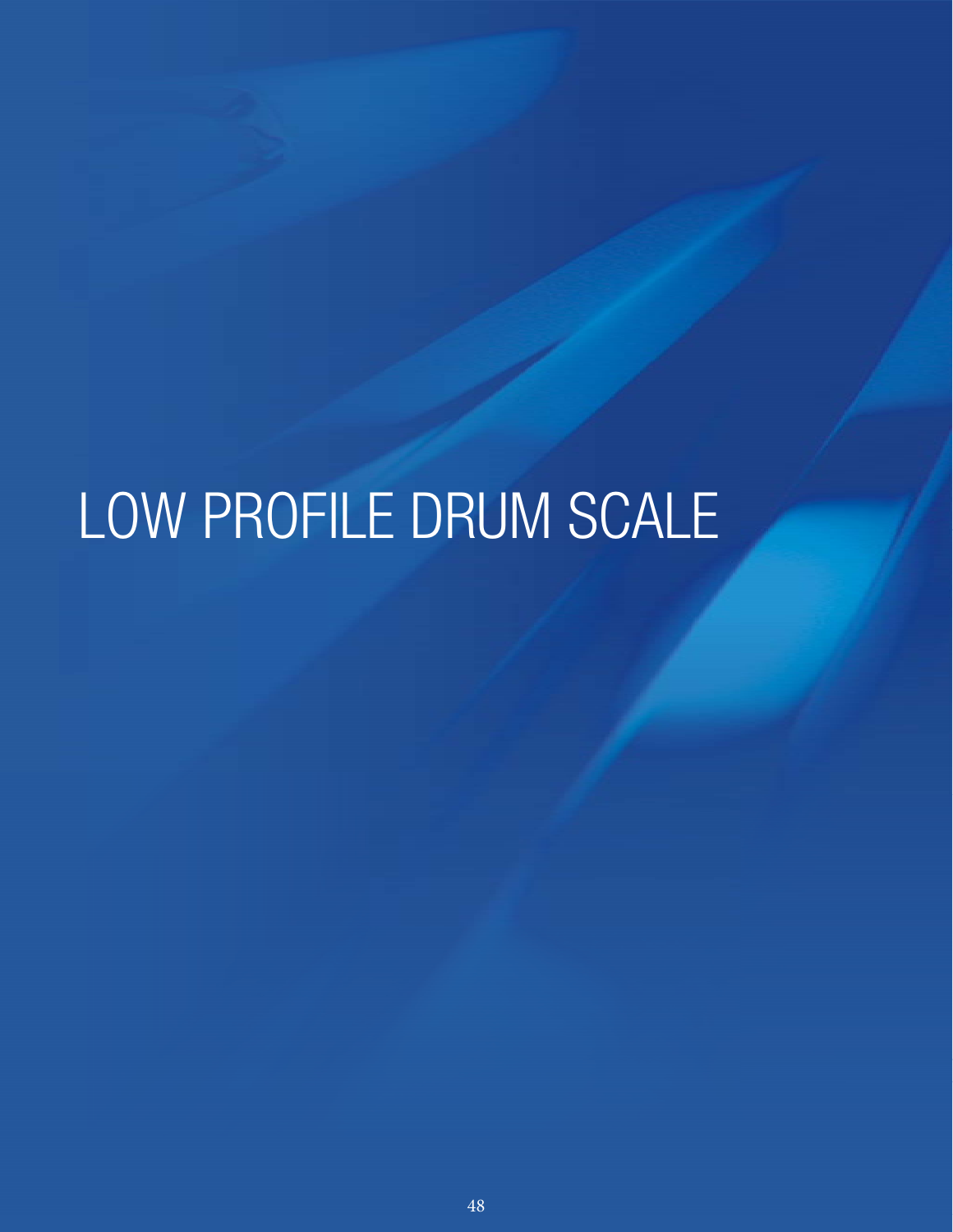# **INSCALE**

# LOW PROFILE DRUM SCALE WITH RAMPS



#### SELF-CONTAINED. RUGGED. ACCURATE.

Low profile drum scale. , ¼" thick deck plate, 1.75" over all height of weighing platform with 2 pieces, 12" approach ramps. Sizes are listed as between rails Lo p

Self-contained, no bolt-down required. Scale and ramps lock together to maintain S alignment. Portable by handtruck and without needing any dissassembly.

#### SIZES

• 30"x30", 36"x36", 48"x48"

# CAPACITIES

• 25000lb & 5000lb

# $1 (800) 230 - 0120$  Contact@inscaleusa.com CAGE Code 07GT5

contact@inscaleusa.com

www.inscaleusa.com

Nationwide Dealer Network

49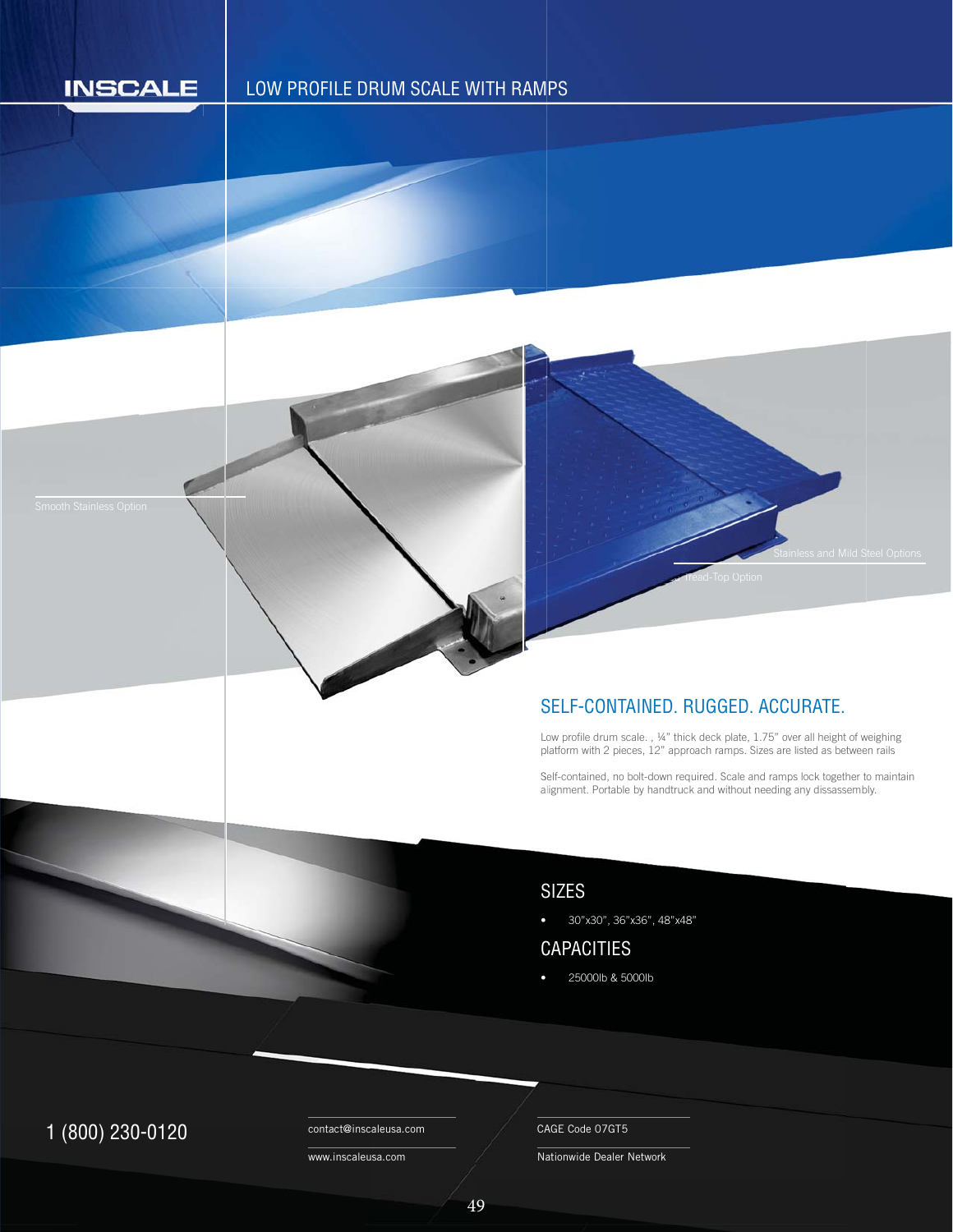

# DIMENSIONS / CAPACITY

Mild steel and stainless steel, low profile drum scale.

Sizes

- 2.5' x 2.5' Platform Size
- 3' x 3' Platform Size
- $4' \times 4'$  Platform Size<br>• Sizes are listed as be
- Sizes are listed as between rails.

Specs

• Capacity – 5,000lbs

- 1.75" over all height of weighing platform with 2 pieces
- 12" approach ramps, 1/4" thick plate.



### **OVERVIEW**

Performance: Designed to meet or exceed — NIST H-44 for class III scales. Rugged design for industrial weighing and counting applications, INSCALE's LP7620 IU Drum Scale is portable, accurate, and built tough. Ships with four (4x) 1K or 2.5K shear beam load cells, and 15' indicator cable.

Safe Overload: 150% of rated capacity. Safe Sideload: 100% of rated capacity.

Utilizes four shear beam load cells. Meets or exceeds NIST H-44.

#### BUILT RIGHT. BUILT TO LAST.

We stand behind our products. INSCALE products come with a 3-Year Warranty from the date of original purchase on defects in material and workmanship for all INSCALE products properly installed by an authorized distributor under normal use and maintenance. We carry all standardized replacement parts for our bases.

contact@inscaleusa.com

www.inscaleusa.com

INDIANA SCALE COMPANY